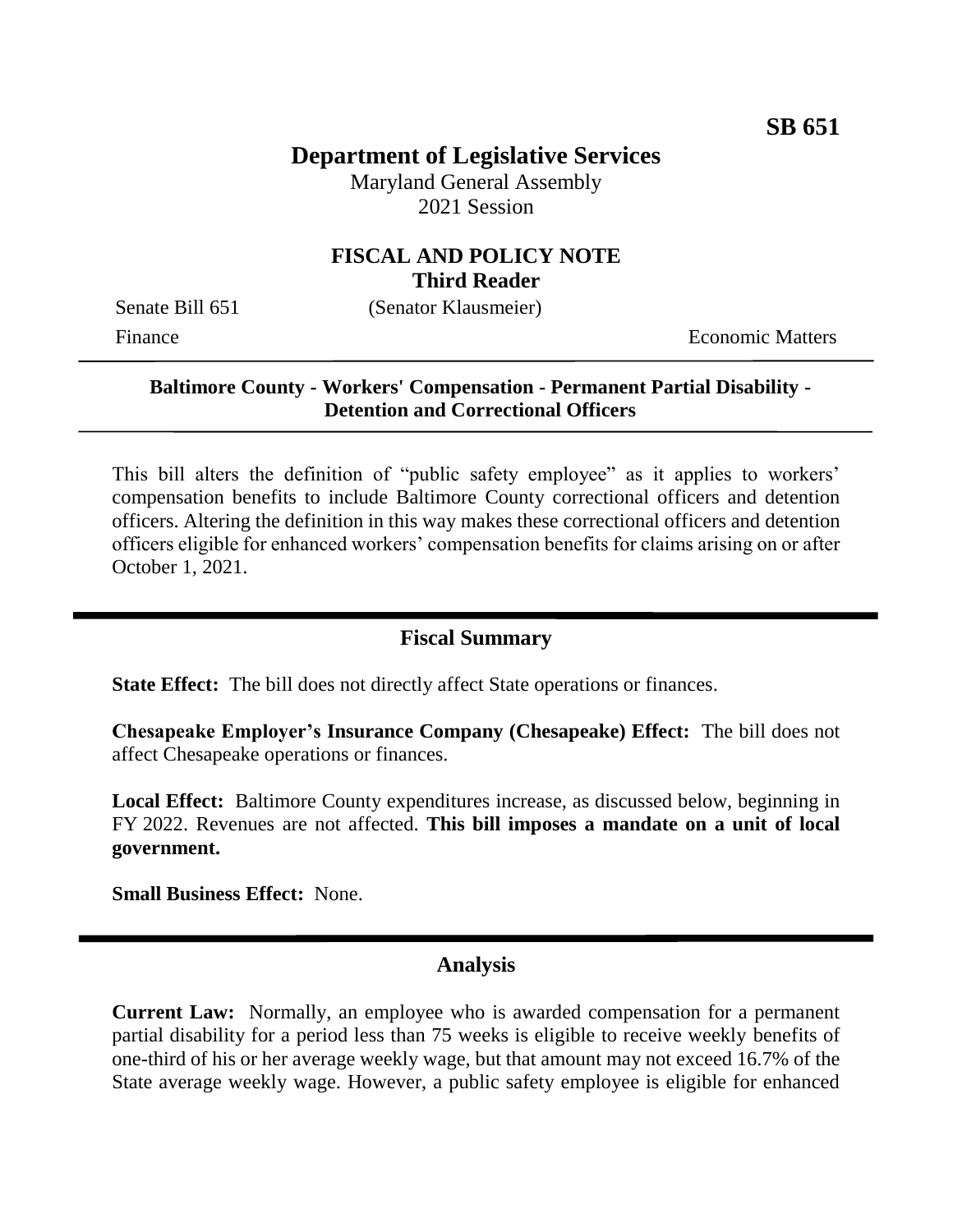workers' compensation benefits if awarded compensation for less than 75 weeks. In such a case, the employer or its insurer must pay the public safety employee at a compensation rate set for an award period of greater than 75 weeks but less than 250 weeks. Thus, a public safety employee is eligible to receive approximately double the weekly benefits – two-thirds of his or her average weekly wage, but that amount may not exceed one-third of the State average weekly wage. The State average weekly wage for 2021 is \$1,050.

Deputy sheriffs from the following jurisdictions are considered public safety employees for this purpose: Baltimore City and Allegany, Anne Arundel, Baltimore (under specified circumstances only), Harford, Howard, Montgomery, and Prince George's counties.

State correctional officers and correctional officers or detention officers from the following jurisdictions are considered public safety employees for this purpose: Anne Arundel, Harford, Montgomery, and Prince George's counties.

**Local Expenditures:** Baltimore County advises that it currently employs 267 correctional and detention officers. Baltimore County is self-insured for workers' compensation, meaning that all compensation claims are paid directly by the county instead of through an insurer.

Baltimore County correctional officers and detention officers are entitled to enhanced workers' compensation benefits under the bill's provisions, due to their designation as public safety employees; this benefit is for any claim. While the number of claims made subject to enhancement in any given year cannot be reliably estimated, any expenditure increase due to this designation may be significant, beginning in fiscal 2022.

Permanent partial disability awards for less than 75 weeks (awards that receive the enhanced benefits) are among the most common types of compensation awards. A public safety employee who receives such an award in calendar 2021 would be entitled to a maximum weekly benefit of \$350 (for a maximum of 74 weeks, for a total of \$25,900); whereas any other employee would be entitled to a maximum weekly benefit of \$175 (for a maximum of 74 weeks, for a total of \$12,950) under the same circumstances. Thus, for each correctional officer or detention officer who sustains this type of injury, Baltimore County may pay up to \$12,950 more in wage replacement benefits under this provision of the bill; this amount increases each calendar year based on growth in the State average weekly wage.

*For illustrative purposes only*, if Baltimore County were to receive 13 such claims per year (reflecting 5% of the affected staff), Baltimore County expenditures could increase by up to \$168,350 annually. This illustrative amount does not account for change in the State average weekly wage in future years.